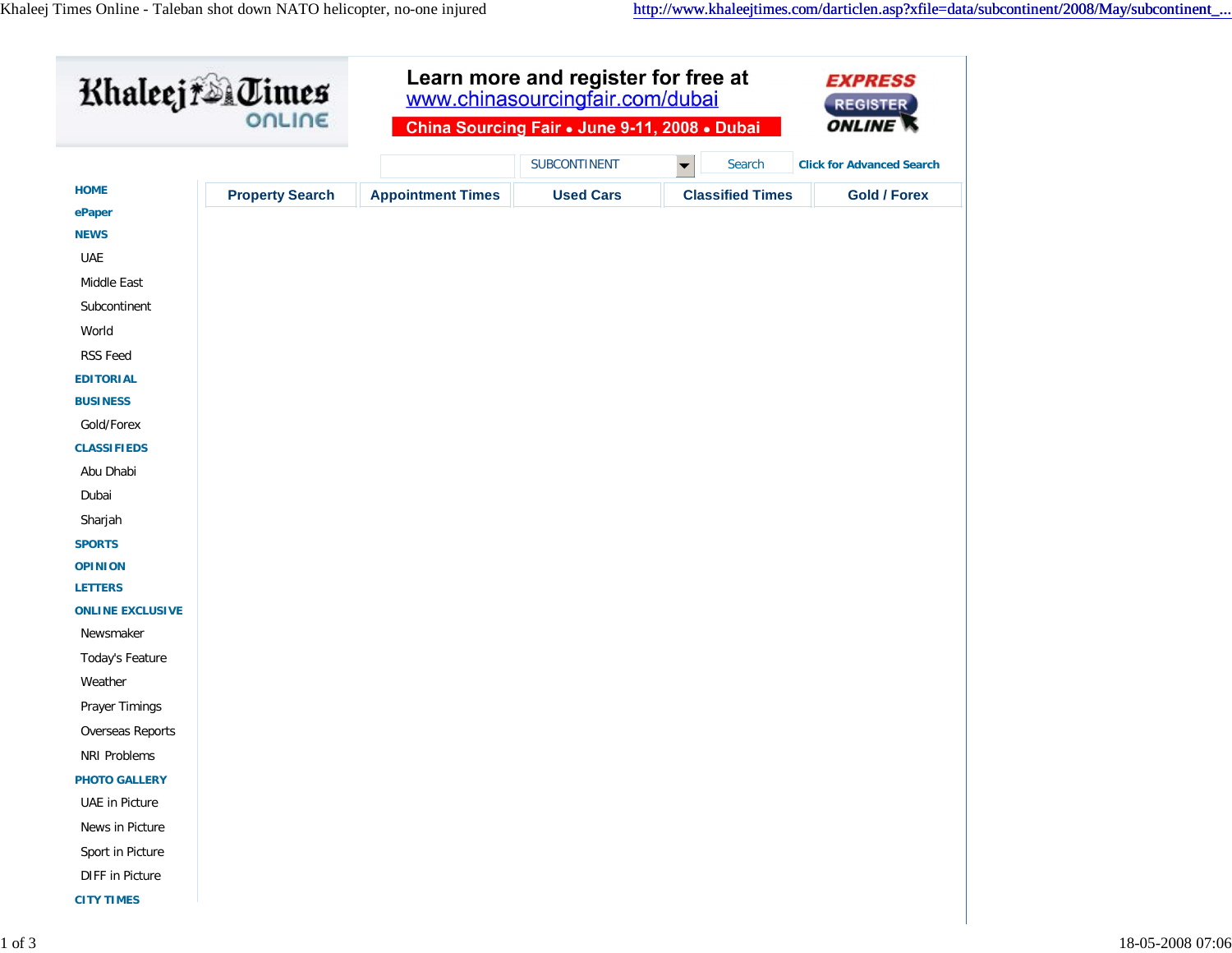| <b>COLUMNS</b>               | In the Subcontinent                                                                                                                                                                                              | shaadi.com       |
|------------------------------|------------------------------------------------------------------------------------------------------------------------------------------------------------------------------------------------------------------|------------------|
| M.J.Akbar                    | Khaleej Times Online >> News >> SUBCONTINENT                                                                                                                                                                     |                  |
| Aijaz Zaka Syed              | Taleban shot down NATO helicopter, no-one injured                                                                                                                                                                |                  |
| Praful Bidwai                | (DPA)                                                                                                                                                                                                            | <b>Marriage</b>  |
| Noam Chomsky                 | 18 May 2008                                                                                                                                                                                                      | proposals        |
| Henry Kissinger              |                                                                                                                                                                                                                  | from             |
| Jonathan Power               |                                                                                                                                                                                                                  |                  |
| Tom Plate<br>Virendra Parekh | KABUL - Taleban militants claimed responsibility Sunday for shooting at a NATO                                                                                                                                   | Dubai,           |
| Matein Khalid                | helicopter in southern Afghanistan that was carrying provincial authorities, including                                                                                                                           | Sharjah,         |
| Ramzy Baroud                 | a governor. The chopper made an emergency landing, but no-one was hurt.                                                                                                                                          | Ajman,           |
| Nasim Zehra                  | The militants shot at the helicopter near Musa Qala district in southern Helmand                                                                                                                                 | <b>Abu Dhabi</b> |
| Prof. Tom Lambert            | province on Saturday afternoon as Gulob Mangal, the provincial governor and other<br>senior officials were abroad, the Taleban said on Sunday in a statement posted on                                           | and India        |
| P.V. Ramanathan              | their website.                                                                                                                                                                                                   |                  |
| Barkha Dutt                  |                                                                                                                                                                                                                  | Join FREE!       |
| Cherian Thomas               | 'The mujahideen shot the helicopter with an anti-aircraft weapon and it immediately<br>crashed,' the statement said, adding, 'There must have been casualties.'                                                  |                  |
| Joyce Njeri                  |                                                                                                                                                                                                                  |                  |
|                              | Mangal confirmed that his helicopter was fired upon by 'enemies of Afghanistan' on<br>the way to Musa Qala district, where he was scheduled to inaugurate a newly-built<br>mosque in the district centre.        |                  |
|                              | 'I know I was the target of the attack, but they failed, because none of us on board<br>were hurt,' Mangal told Deutsche Presse-Agentur dpa.                                                                     |                  |
|                              | He said that after the chopper made a 'hard landing' he, along with other officials and<br>members of the British forces stationed in the province, returned to the provincial<br>capital in another helicopter. |                  |
|                              | Major Martin O'Donnell, a NATO spokesman in Kabul, confirmed that one of their<br>CH-47 Chinook helicopters was fired upon and made 'a controlled landing' near a<br>British military base in the province.      |                  |
|                              | O'Donnell said the 'chopper's tail was damaged' in the attack, but no-one aboard was<br>injured, adding that the helicopter was set to be repaired and would be operational by<br>late Sunday.                   |                  |
|                              | Afghan and NATO-led International Security Assistance Force (ISAF) forces retook<br>control of Musa Qala district in December last year after the Taleban militants had                                          |                  |